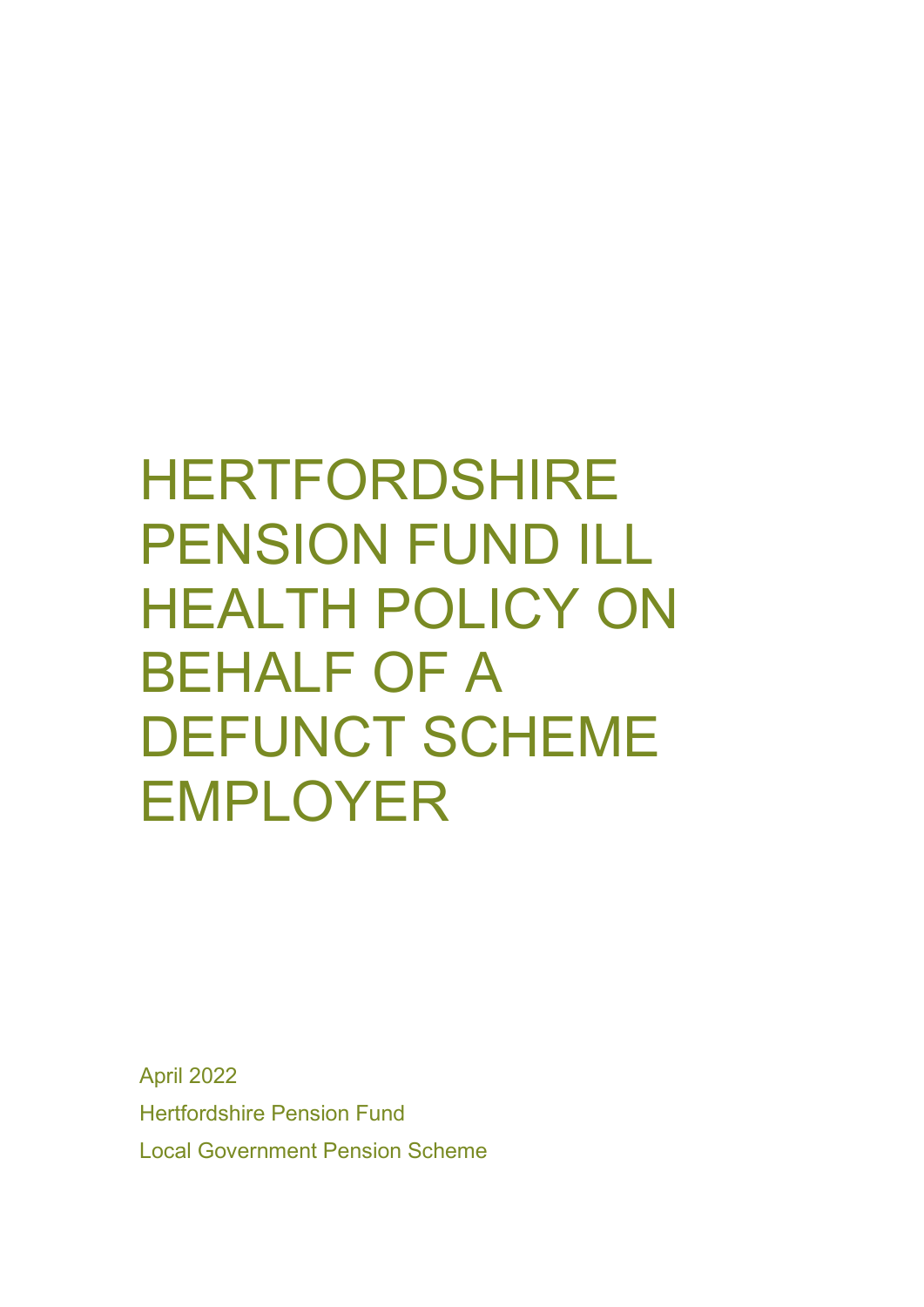# **Contents**

|                                                 | Page |
|-------------------------------------------------|------|
| 1. Introduction                                 | 3    |
| 2. LGPS III Health Retirement three tier system | 3    |
| 3. Deferred Benefits                            | 4    |
| 4. The Review Mechanism for Third Tier          | 5    |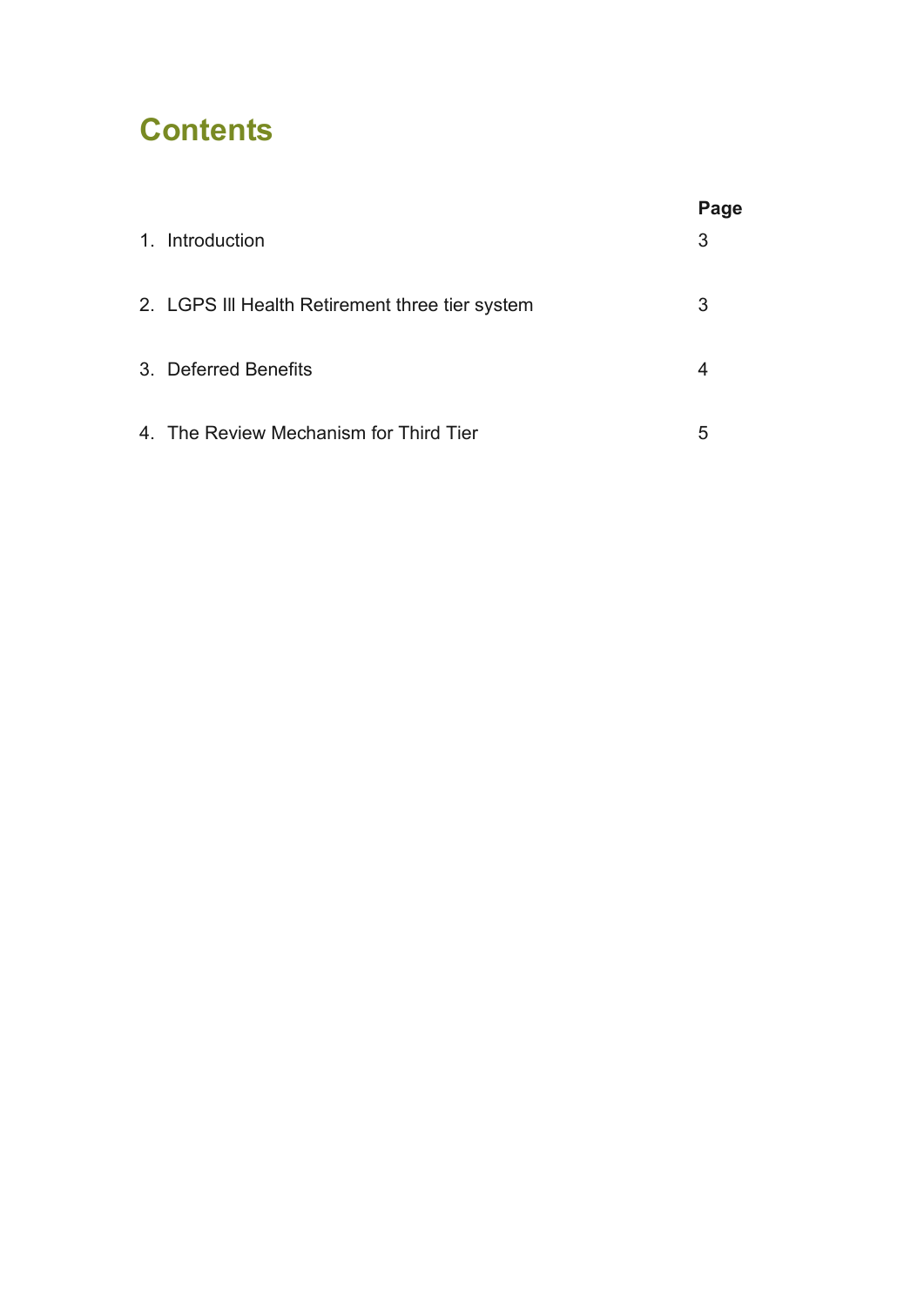# **1. Introduction**

This policy sets out how Hertfordshire County Council, as Administering Authority of the Hertfordshire Pension Fund, will exercise its responsibilities regarding the awarding of ill health benefits to a deferred member where the former employer no longer exists.

# **2. LGPS Ill Health Retirement**

If a member has left local government employment without accessing their pension they may be entitled to a deferred benefit. If they subsequently become permanently incapable of efficiently rendering the duties of the post of their former employment, because of ill-health or infirmity of mind or body, and meet certain specific requirements they may request payment of their retirement benefits, regardless of age.

The decision to release deferred benefits on ill-health grounds is usually made by the member's former employer. Before making the decision, the employer must seek the opinion of an Independent Medical Practitioner ("IRMP").

However, from time to time a member's former employer may no longer exist. In such cases, the decision to grant ill-health retirement will fall to Hertfordshire County Council, having first obtained the opinion of an IRMP.

Where an employee wishes to request ill-health retirement and their employer no longer exists, they should contact the Hertfordshire Pension Fund requesting release of their deferred benefits on ill-health grounds. The Hertfordshire Pension Fund will request that an IRMP provides a medical opinion,

The exact criteria under which deferred benefits can be released on Ill-health grounds will depend on which regulations were in place when the member left employment.

## **Definitions**

Throughout this document the following definitions apply;

"permanently incapable" means that the member will, more likely than not, be incapable until at the earliest, the member's normal pension age "gainful employment" means paid employment for not less than 30 hours in each week for a period of not less than 12 months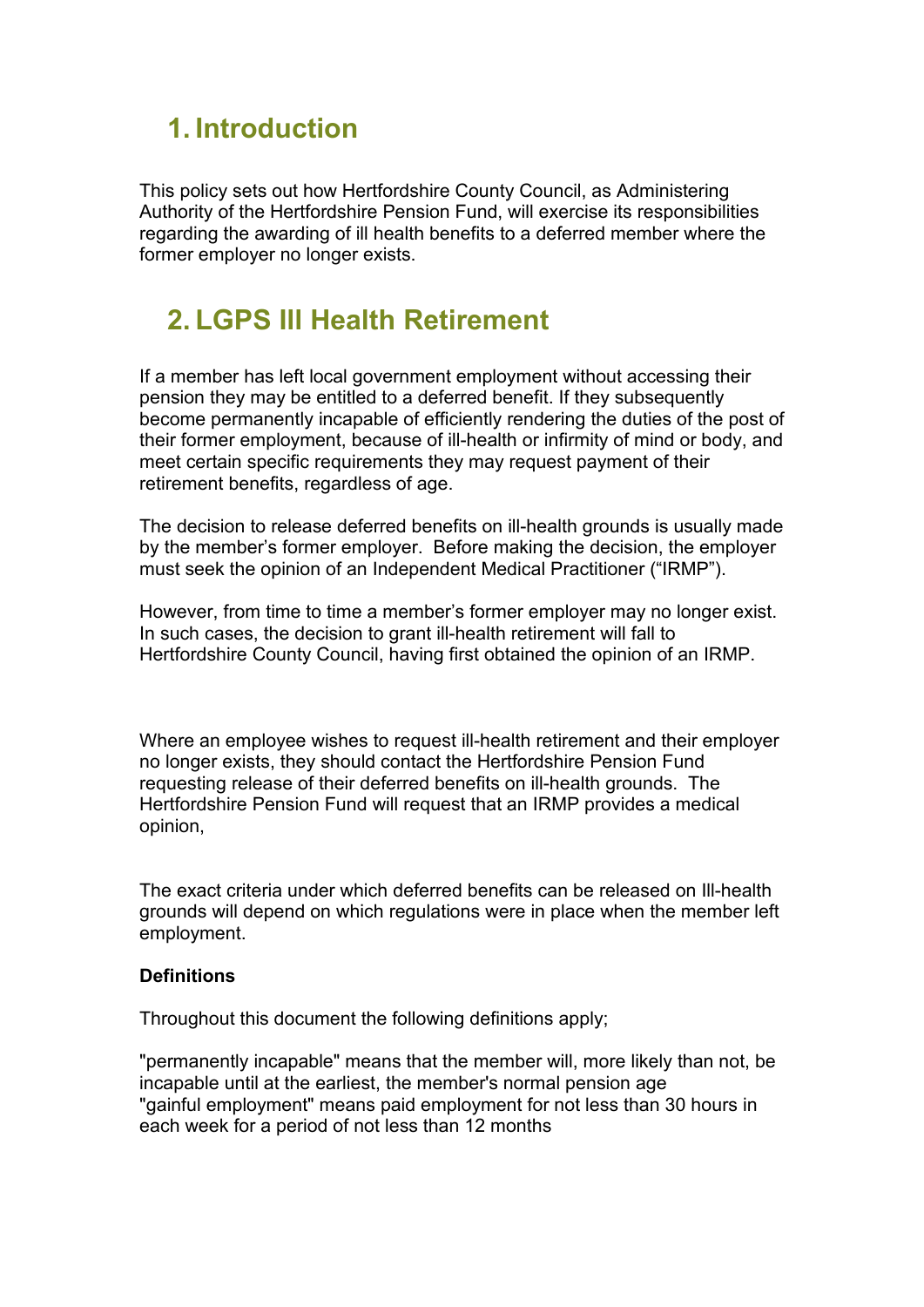# **The 2013 Regulations**

The LGPS Regulations 2013 apply for members who left active service on or after 1 April 2014.

Under the 2013 Regulations, in order to qualify for release of deferred benefits on ill-health grounds, the following criteria must be met;

Because of ill-health or infirmity of mind or body, the member must be;

- permanently incapable of discharging efficiently their previous role with their former employer, and
- unlikely to be capable of undertaking gainful employment<sup>1</sup> before normal pension age, or for at least three years, whichever is the sooner.

Before making a decision Hertfordshire County Council will obtain a certificate from an IRMP on whether the above conditions are met.

If awarded, the ill-health pension would be paid from the date of the member's request.

## **The 2007 Regulations**

The Local Government Pension Scheme (Benefits, Membership and Contributions) Regulations 2007 apply to members who left service on or after 1 April 2008 and before 1 April 2014.

Under the 2007 Regulations, in order to qualify for release of deferred benefits on ill-health grounds, the following criteria must be met;

Because of ill-health or infirmity of mind or body, the member must be;

- permanently incapable of discharging efficiently their previous role with their former employer, and
- unlikely to be capable of undertaking gainful employment<sup>2</sup> before normal pension age, or for at least three years, whichever is the sooner.

Before making a decision Hertfordshire County Council will obtain a certificate from an IRMP on whether the above conditions are met.

<span id="page-3-1"></span><span id="page-3-0"></span>If awarded, the ill-health pension would be paid from the date the above conditions first applied.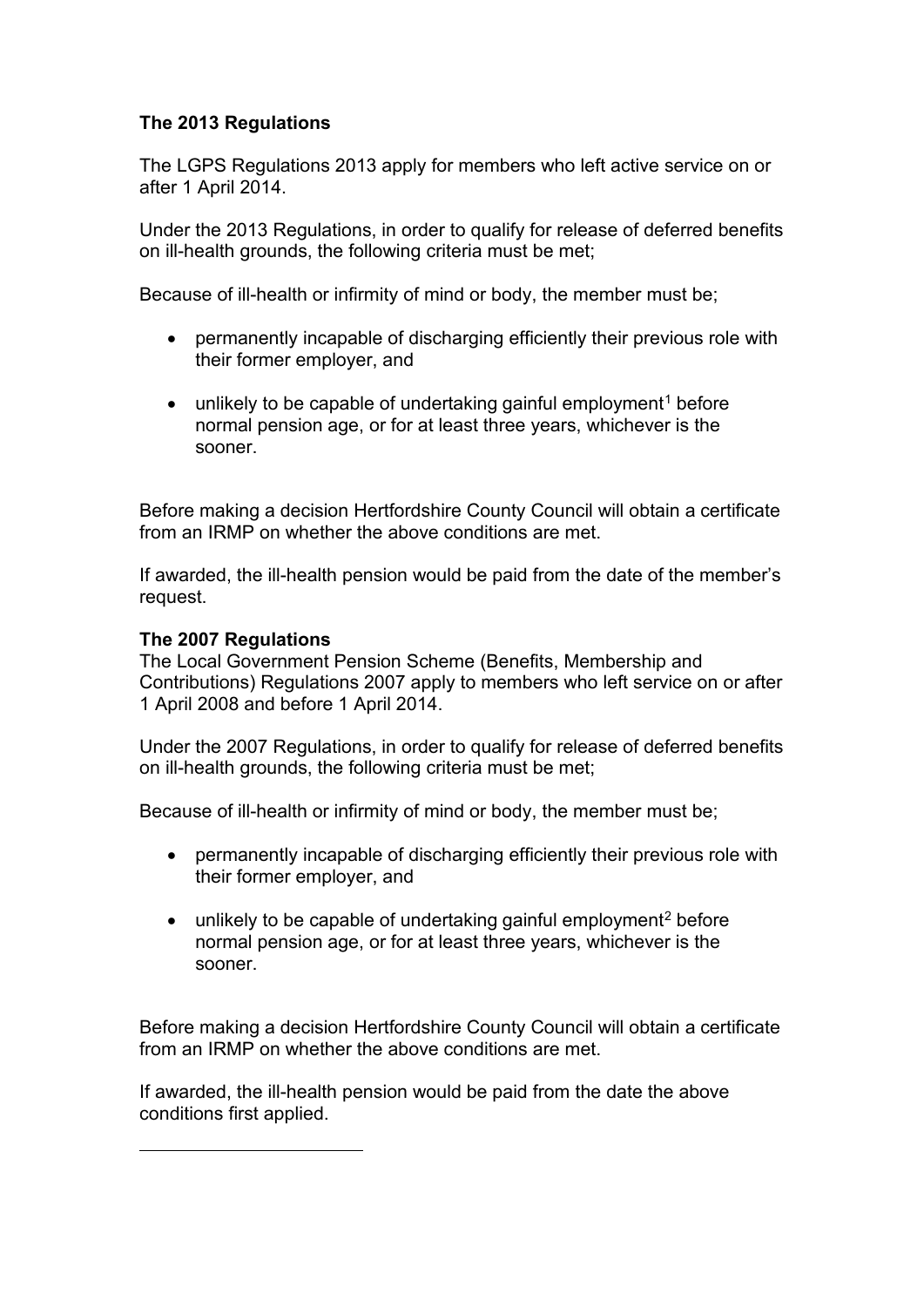# **The 1997 Regulations**

The 1997 Regulations pertaining to the period from 1st April 1998 – 31 $\mathrm{^{st}}$ March 2008, would mean that members who then become permanently incapable of efficiently rendering the duties of the post of their former employment, can elect to have their pension benefits put into payment if they satisfy the 1997 definition of being permanently unfit (the 1997 certificate would have to be completed). Provided certification is obtained, the members' pension would be put into payment on the date of election/ request.

# **The 1995 Regulations**

The 1995 Regulations pertaining to the period from  $2<sup>nd</sup>$  May 1995 – 31<sup>st</sup> March 1998, would mean that members who then become permanently incapable of efficiently rendering the duties of the post of their former employment, can elect to have their pension benefits put into payment if they satisfy the 1995 definition of being permanently unfit (the 1995 certificate would have to be completed). Provided certification is obtained, the members' pension would be put into payment on the date that they became permanently unfit.

# **Right of Appeal**

If any member disagrees with the tier of pension awarded, they can appeal by following the LPPA's [complaints procedure.](https://www.lppapensions.co.uk/customer-care/complaints-procedure/)

# **3. The Review Mechanism for Third Tier**

# **Third Tier Definition**

If an active member;

- leaves employment because their medical condition makes them permanently incapable of carrying out their current employment;
- they are incapable of immediately carrying out gainful employment, and
- they are likely to be capable of any gainful employment<sup>\*</sup> within three years of leaving their employment;

then the benefits accrued at the date of leaving are put into payment.

The pension would be discontinued if:

- The member obtains gainful employment; **or**
- A medical review certifies that they are capable of obtaining such employment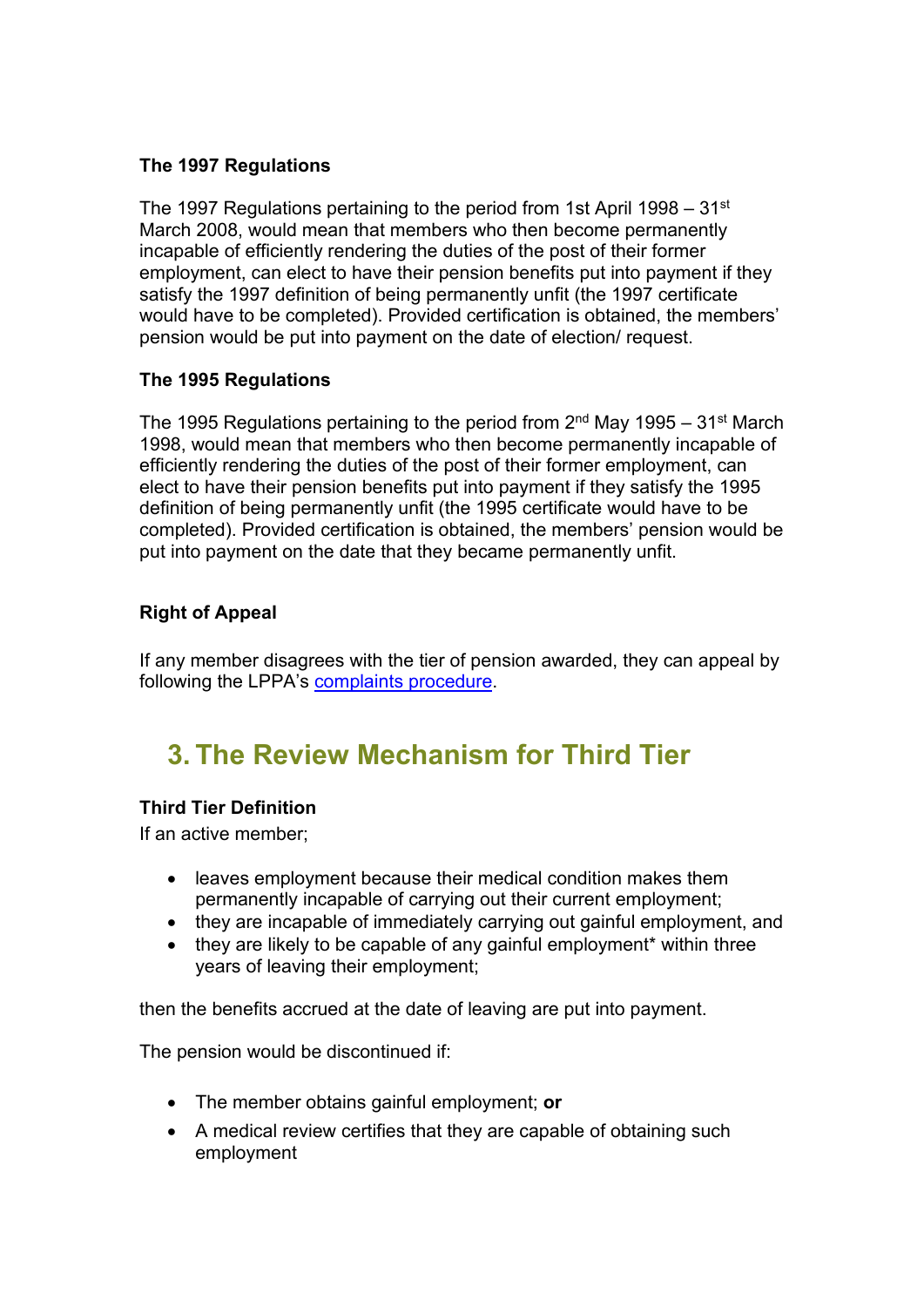In any event, the payment of  $3<sup>rd</sup>$  tier benefits is stopped after 3 years the Pension benefits are deferred until Normal Pension Age.

The 3<sup>rd</sup> tier member will be required to notify the LPPA when employment is found providing details, including pay and working hours of that employment. Payments would then stop if this was deemed to be 'gainful employment'.

## **18 Month Review**

When 3<sup>rd</sup> tier payments have been made for 18 months, the Administering Authority will request that an IRMP undertakes a review. There are three possible outcomes of this review:

## **1.) Member moved to second tier ill health package**

The member could be moved to the second tier of the Local Government Pension Scheme three-tier ill health benefits, if the assessment indicates that it is unlikely that the member will obtain gainful employment within 3 years but likely to obtain gainful employment before Normal Pension Age. The 2<sup>nd</sup> tier benefits are uplifted from the date of determination, i.e. the date the Administering Authority determined that the member's pension tier should be uplifted.

## **2.) Member remains on third tier ill health retirement package**

The member could remain on the third tier of the Local Government Pension Scheme three-tier ill health retirement package. The member will still be required to notify the LPPA if they find employment, and must provide details, including pay and working hours of the employment. The LPPA would then stop payments if this is deemed to be 'gainful employment'.

No further review will be automatically carried out although the employee is entitled to request a further review be undertaken within 3 years after payment of 3rd [tier benefits h](http://www.lgpsregs.org/index.php/regs-legislation/timeline-regulations-2014?showall=&start=17#s1ti3)as been discontinued.

The payment of third tier is limited under the regulations. At the end of three years the payment of the third tier will be automatically stopped. The member has the right to request a further review up to three years after the 3<sup>rd</sup> tier pension has ceased.

# **3.) Third tier payments stopped**

If the Hertfordshire Pension Fund decides, from the information provided that gainful employment had been obtained, the 3rd tier payments will be stopped. The Administering Authority will notify the LPPA when payments should be stopped. If payments have continued when gainful employment has been found, the Administering Authority will recover any overpayment from the 3rd tier member.